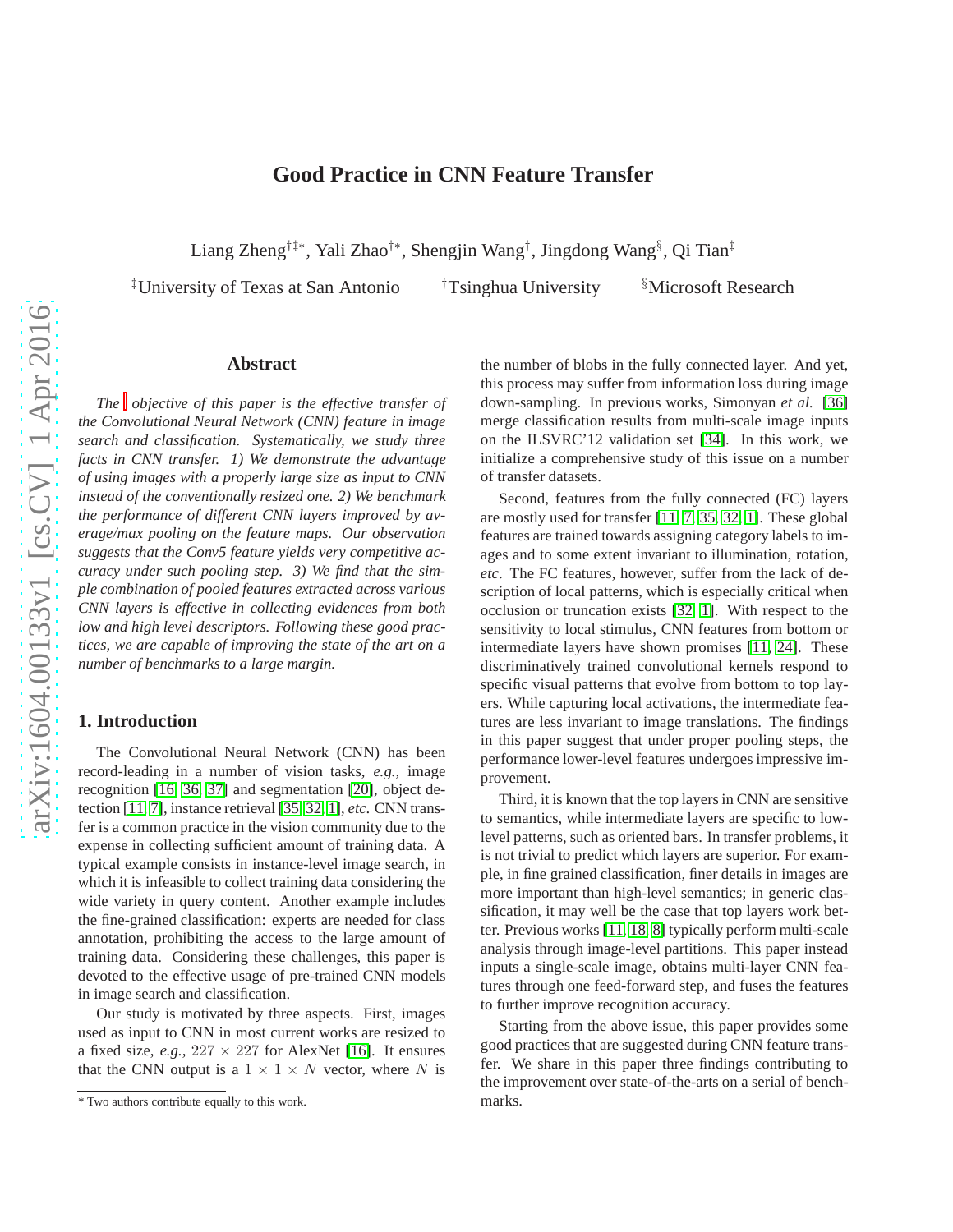

<span id="page-1-0"></span>Figure 1. Feature extraction scheme. An input image of arbitrary size is fed forward in the CNN network. Feature maps in layer k consist of  $c_k$  channels. Then, average or max pooling is employed to generate a  $c_k$ -dim feature vector. We use for image classification and search either the pooled feature from a single layer or the concatenated pooled feature from all layers.

- Evidence accumulates that using images with larger sizes as input to CNN is a better choice and yields consistent improvement during CNN transfer.
- We observe that average/max pooling of features from intermediate layers is effective in improving invariance to image translations. Specifically, the pooled Conv5 feature, with much lower dimensionality, is shown to yield competitive accuracy with the FC features.
- We find it beneficial to fuse pooled features from multiple layers. Along the feature hierarchy, the receptive field increases, and features tend to capture more global cures. By fusing features with various receptive fields, information of multiple scales (local and global) is effectively combined.

Following the above-mentioned practices, we report results on 3 image search and 7 image classification benchmarks, and present significant improvement over the stateof-the-art methods. The pipeline of the feature extraction routine is illustrated in Fig. [1.](#page-1-0) Throughout this paper, unless specified, we use term "Conv $X$ " to refer to layer "Pool $X$  $(ConvX + \text{max pooling})$ ", to avoid confusion with our pooling step.

The remainder of this paper is organized as follows. In Section [2,](#page-1-1) we will briefly review related literature. Section [3](#page-2-0) provides detailed description of the proposed representation. Section [4](#page-3-0) summarizes and presents the experimental results and conclusions are drawn in Section [5.](#page-7-0)

# <span id="page-1-1"></span>**2. Related Works**

We will provide a brief literature review from several closely related aspects, *i.e.,* comparison of CNN features from different layers, combining features across multiple scales, and image search/classification using CNN.

**Comparison of CNN features from different layers.** In most cases, features from the fully connected (FC) layers are preferred, with sporadic reports on intermediate features. For the former, good examples include "Regions with Convolutional Neural Network Features" (R-CNN) [\[7\]](#page-8-5), CNN baselines for recognition [\[32\]](#page-8-7), Neural Codes [\[1\]](#page-8-8), *etc*. The prevalent usage of FC features is mainly attributed to its strong generalization and semantics-descriptive ability. Regarding intermediate features, on the other hand, results of He *et al.* [\[11\]](#page-8-4) on the Caltech-101 dataset [\[6\]](#page-8-13) suggest that the Conv5 feature is superior if Spatial Pyramid Pooling (SPP) is used, and is inferior to FC6 if no pooling step is taken. Xu *et al.* [\[42\]](#page-8-14) find that the VLAD [\[13\]](#page-8-15) encoded Conv5 features produce higher accuracy on the MEDTest14 dataset in event detection. In [\[24\]](#page-8-10), Ng *et al.* observe that better performance in image search appears with intermediate layers of GoogLeNet [\[37\]](#page-8-2) and VGGNet [\[36\]](#page-8-1) when VLAD encoding is used. This paper demonstrates the competitiveness of Conv5 with FC features using simple pooling techniques. In a contemporary work, Mousavian *et al.* [\[22\]](#page-8-16) draw similar insights in image search. Our works is carried out independently and provides a comprehensive evaluation of intermediate features on both image search and classification.

**Combining features across multiple scales.** The integration of multi-scale cues has been proven to bring decent improvements. A well-known example consists in Spatial Pyramid Matching (SPM) [\[18\]](#page-8-11), which pools Bag-of-Words vectors from multiple image scales to form a long vector. In works associated with CNN, Gong *et al* [\[8\]](#page-8-12) pool CNN features extracted from multi-scale image patches for image search and classification. Yoo *et al* [\[43\]](#page-8-17) propose to encode dense activations of the FC layers with Fisher Vector [\[28\]](#page-8-18) from multiple image scales for image classification. In image segmentation, Farabet *et al* [\[5\]](#page-8-19) concatenate CNN features from the same CNN layer but from multiple scales of the image, so the features have similar invariance. The closest work to ours is the "Hypercolumn" [\[10\]](#page-8-20), in which Hariharan *et al* address object segmentation and pose estimation by resizing convolutional maps in each layer and concatenating them on each pixel position. This paper instead focuses on holistic image recognition by fusing pooled vec-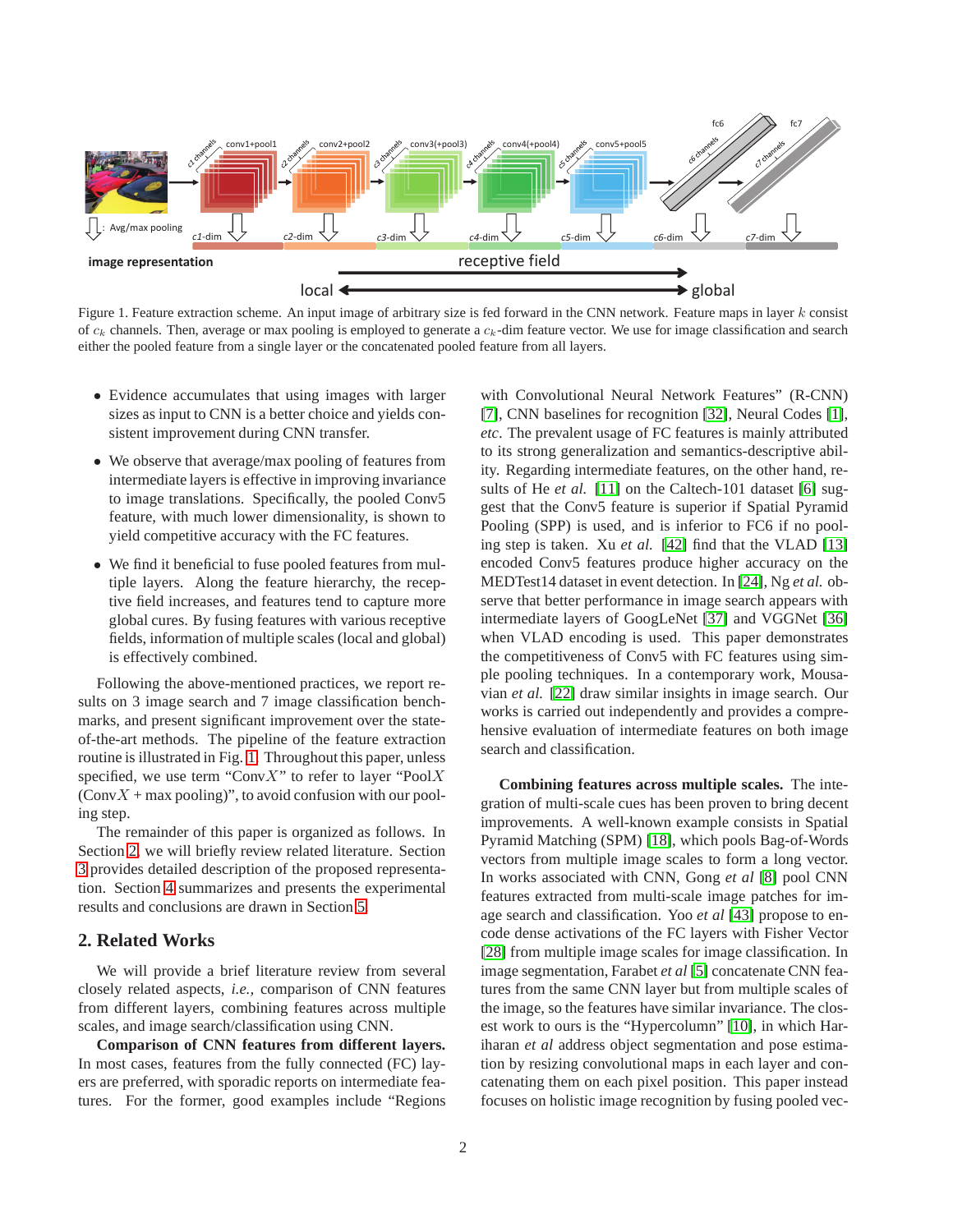

<span id="page-2-2"></span>Figure 2. Illustration of the advantage of Conv5 feature in image search. Four image pairs are shown. To the left of each pair is the query image, and to the right the relevant database image. The second row depicts the feature maps from a certain channel of the Conv5 feature of the corresponding images. For each relevant image, its ranks obtained by both the FC6 and Conv5 features (after average pooling) are shown. Clearly, the pooled Conv5 feature captures mid-level cues and improves search accuracy.

tors from various layers in the CNN structure, and demonstrates consistent improvement on the benchmarks.

**Image search/classification using CNN.** In **image search**, CNN can be used as global [\[1,](#page-8-8) [41,](#page-8-21) [32\]](#page-8-7), regional [\[8,](#page-8-12) [35\]](#page-8-6), or local features [\[24\]](#page-8-10). Basically in image search, CNN features are required to be memory efficient, so encoding or hashing schemes are beneficial. Compared with traditional search framework [\[29\]](#page-8-22) based on the SIFT de-scriptor [\[21\]](#page-8-23) and the inverted index, CNN feature is more flexible and yields superior results [\[35\]](#page-8-6). One problem of CNN feature is the lack of invariance to rotation, occlusion, truncation. So its usage as local feature [\[24\]](#page-8-10) or the inclusion of rotated patches [\[41\]](#page-8-21) are good choices against these limitations. On the other hand, **image classification** has been greatly advanced by the introduction of CNN [\[16,](#page-8-0) [32\]](#page-8-7). CNN features are mainly used as global [\[16\]](#page-8-0) or part [\[45\]](#page-8-24) descriptors, and are shown to outperform classic hand-crafted ones in both transfer and non-transfer classification tasks. While baseline results with FC features have been reported on small- or medium-sized datasets [\[32\]](#page-8-7), a detailed evaluation of different layers as well as their combination is still lacking. This paper aims at filling this gap by conducting comprehensive empirical studies.

# <span id="page-2-0"></span>**3. Method**

We will describe the pooling and fusion steps (see Fig. [1\)](#page-1-0) in Section [3.1](#page-2-1) and Section [3.2,](#page-3-1) respectively. The proposed image resizing protocol will be presented in Section [3.3.](#page-3-2)

# <span id="page-2-1"></span>**3.1. Pooling**

Given a pre-trained CNN network  $C$ , there are  $K$  convolutional layers, denoted as  $L^1, L^2, ..., L^K$ . Here, the fully connected layers are summarized as convolutional layers as well, because full connection is a special case of convolution [\[36\]](#page-8-1). Also, each convolutional layer may include a max pooling sub-layer. In AlexNet, there are 8 convolutional layers. In VGGNet, we use the 19-layer model, in which there are 8 major convolutional layers. We take the last sublayer as a representative of the major layer. For example, among sub-layers  $5 - 1$ ,  $5 - 2$ ,  $5 - 3$  and  $5 - 4$  in layer 5, we use  $5 - 4$  on behalf.

Given an image  $d$ , we denote the feature maps of layer k as  $f^k$ ( $k = 1, ..., K$ ). Assume that  $f^k$  takes the size of  $w_d^k \times h_d^k \times c^k$ , where  $w_d^k$  and  $h_d^k$  are the width and height of each channel, respectively, and  $c<sup>k</sup>$  denotes the number of channels (or convolutional kernels) of layer  $L_k$ . Note that, for input images with different sizes, the size of the convolutional maps can be different. Then, we exert average or max pooling steps on the maps, *i.e.,*

$$
p_{avg}^{k}(i) = \frac{1}{w \times h} \sum f^{k}(\cdot, \cdot, i), i = 1, 2, ... c^{k}, \quad (1)
$$

$$
p_{max}^k(i) = \max f^k(\cdot, \cdot, i), i = 1, 2, \dots c^k,
$$
 (2)

where  $p_{avg}^k$  and  $p_{max}^k$  are both  $1 \times 1 \times c^k$  dimensional, representing the output of average and max pooling, respectively. In VGGNet, for example, the result of average/max pooling on Conv5 is of dimension  $1 \times 1 \times 512$ .

**Discussion.** By pooling intermediate convolutional maps, there are two main advantages. First, using the intermediate features, the local structures (instead of the global cues by FC features that are mostly used) are paid more attention This is because the convolutional filters are sensitive to specific visual patterns, ranging from low-level bars to mid-level parts. Second, by pooling, the resulting vectors have higher invariance to translation, occlusion, and truncation of the local stimulus, which greatly improves the effectiveness of the intermediate features. An additional advantage of pooling is the computational efficiency brought about by low-dimensional feature vectors (512-dim for VG-GNet Conv5 feature).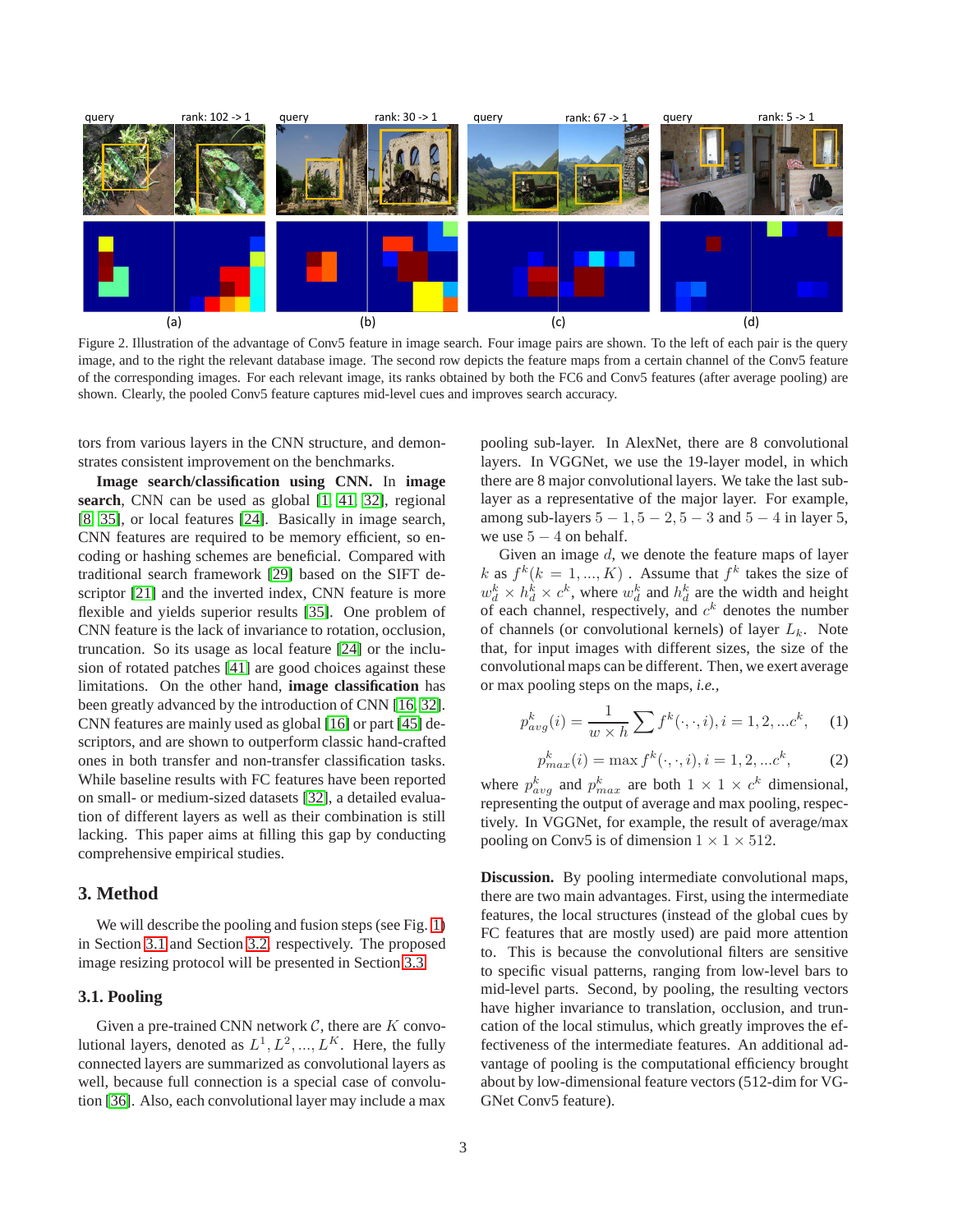Figure [2](#page-2-2) illustrates some examples where conv5 feature (followed with average pooling) captures common local structures in relevant image pairs which are largely lost in the FC6 representation. For example, Fig. [2\(](#page-2-2)c) and Fig. [2\(](#page-2-2)d) each show two images containing a similar pattern at distinct positions. The convolutional maps (second row in Fig. [2\)](#page-2-2) that respond to such patterns are very different due to the intensive image variations. In this example, average pooling alleviates the influence of translation variance and improves the rank of the relevant image. In another example, when truncation (Fig. [2\(](#page-2-2)a)) exists, the top-layer feature (FC6) is less effective because the high-level information is to some extent blocked. In this case, low-level features may be of great value by detecting common local patterns between the two images. Then, average pooling improves truncation invariance by capturing the local similarities.

### <span id="page-3-1"></span>**3.2. Fusion**

We combine features from different layers, *i.e.,* from low to high levels, and from small to large receptive fields.

**For image search**, simply concatenating the multi-level features probably does not work because it assumes the same weight for all features, which is clearly undesirable without a learning process. To make feature weight adaptive to the query, this paper adopts the state-of-the-art late fusion strategy proposed in [\[48\]](#page-8-25). In a nutshell, this method adaptively assigns different weights to the scores of different features through offline reference collection and online reference selection steps. With this method, we dynamically fuse features across various CNN layers.

**For image classification**, simple feature concatenation is employed. Given an input image, we extract features from all seven layers, *i.e.*, Conv1, Conv2, ..., Conv5, FC6, and FC7. Note that the input image may of arbitrary sizes. We denote the seven features as  $f^{i}(i = 1, 2, ..., 7)$ , and after pooling (max or average), as  $p^{i}(i = 1, 2, ..., 7)$ . Then, the visual representation of the input image is written as  $(p^1, p^2, ..., p^5, p^6, p^7)^T$ . For AlexNet, the dimension of the final representation is  $96 + 256 + 384 + 384 + 256 + 4,096 + 4,096 = 9,568;$ For VGGNet, the feature dimension is calculated as  $64 + 128 + 256 + 512 + 512 + 4$ ,  $096 + 4$ ,  $096 = 9$ , 664. Figure [1](#page-1-0) provides an illustration of feature extraction.

**Discussion.** The CNN features from bottom layers have very high dimensionality. For example, in AlexNet, the dimensions of the raw features from pool1 and pool2 are 69,984 and 43,264, respectively, for an image of size  $227 \times$ 227. The feature dimension will be even higher if larger images are used as input. The direct usage of such highdimensional vectors is prohibitive from efficient search or classifier training. This is probably one reason why previous works [\[5,](#page-8-19) [8,](#page-8-12) [43\]](#page-8-17) typically use images of multiple scales

and concatenate/pool CNN features from the same FC layer. In our work, we demonstrate a promising way of using much shorter feature representations and fuse features encoding increasing semantic levels.

#### <span id="page-3-2"></span>**3.3. The Role of Image Size**

In conventional cases, images are resized so that all images have the same size. In AlexNet, for example, during CNN training, all images are resized to  $227 \times 227$  before being fed into the network. During testing, images are typically resized to  $227 \times 227$  for feature extraction and classification.

In transfer tasks, however, the pre-trained CNN models may not fit well the distribution of an unseen dataset. Under such cases, the simple image resizing does not have a solid back up. Resizing large images into  $227 \times 227$  (or  $224 \times$ 224 in VGGNet) may suffer from substantial information loss and object distortion. This problem is not trivial, as in object retrieval, the object-of-interest may take up only a small region in the target image, and in a larger image, details can be more clearly observed. Also, object distortion may compromise image matching between the query and database images. In recognition, keeping aspect ratio of an image will also help preserve the shape of objects/scene, thus being beneficial for accurate classification.

Consequently, in this paper, relatively large images (compared with  $224 \times 224$ ) are taken as input. Specifically, given a dataset, we calculate the average image height and width of the training set. Then, the larger value between the average height and width is taken as the long side of all training and testing images. For example, if the average image size of the training set is  $400 \times 300$ , we will accordingly resize all images into a longer size of 400 pixels, and keep the aspect ratio. In image search, we calculate the average side lengths from the database images. In this paper, the image size calculated in this manner is termed **scale 1.0**. The other scales are defined as the ratio between their long side to that of scale 1.0. For example, if a long size of 400 pixels is defined as scale 1.0, then scaling it to 300 pixels yields a scale of 0.75. In Section [4,](#page-3-0) several image scales will be tested to show the advantage of this protocol.

#### <span id="page-3-0"></span>**4. Experiments**

#### **4.1. Datasets**

In image search, we use three datasets, *i.e.,* **Holidays** [\[12\]](#page-8-26), **Ukbench** [\[25\]](#page-8-27), and **Oxford5k** [\[29\]](#page-8-22). The Holidays dataset consists of 1,491 scene images among which 500 are selected as queries. The Ukbench dataset contains 10,200 images divided into 2,550 groups, each representing a unique object or scene. All images are taken as queries in turns, and there are 4 ground truths for each query. The Oxford5k dataset contains 5,063 images, crawled by names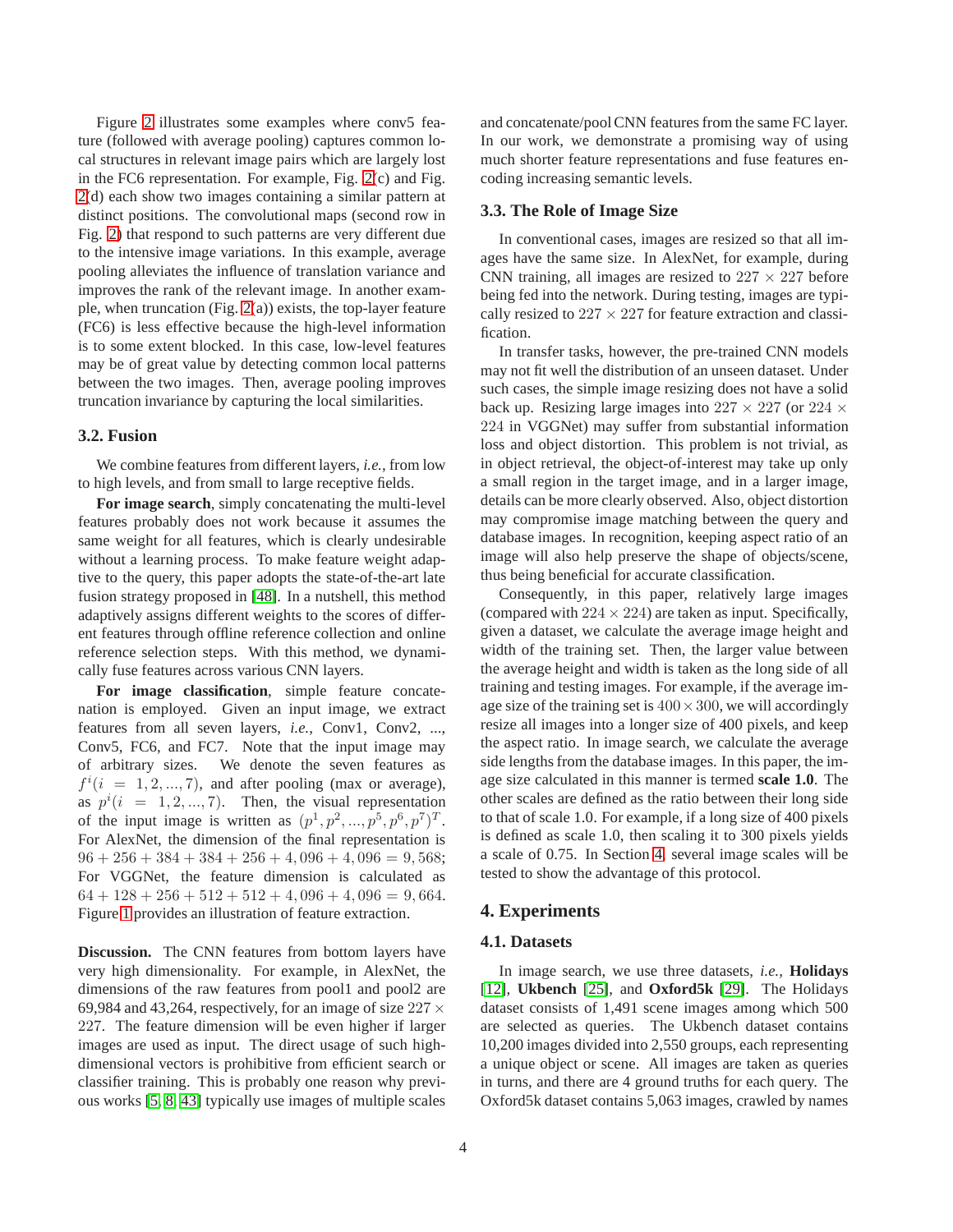

Figure 3. Sample images of the experimental datasets. For each dataset, one or two groups of images are listed that depict relevant content (image search) or belong the same class (image classification). The class labels are also shown above the columns of classification datasets.

<span id="page-4-0"></span>

| Table 1. Average side lengths of the 10 datasets. |       |        |        |        |           |           |        |          |         |         |
|---------------------------------------------------|-------|--------|--------|--------|-----------|-----------|--------|----------|---------|---------|
| Datasets                                          | Bird  | Flower | Indoor | SUN    | $Cal-101$ | $Cal-256$ | VOC'07 | Holidays | Ukbench | Oxford  |
| Long side                                         | 490.8 | 664.0  | 521.3  | .002.8 | 319.7     | 398.6     | 496.4  | .024.0   | 640.0   | 1.024.0 |
| Short side                                        | 364.3 | 500.0  | 399.1  | 733.2  | 227.0     | 296.9     | 358.2  | 768.0    | 480.0   | 746.0   |

of the architectures in Oxford. There are 55 query buildings well-defined by hand-drawn bounding boxes. Mean Average Precision (mAP) is taken as evaluation metric for Holidays and Oxford5k datasets, while N-S score (average number of relevant images in top-4 ranked images) is used for the Ukbench dataset.

In image classification, 7 datasets are tested. For generic classification, we use **Caltech-101** [\[6\]](#page-8-13), and **Caltech-256** [\[9\]](#page-8-28) and **PASCAL VOC'07** [\[4\]](#page-8-29) datasets. 30 and 60 images per category are randomly selected for training on Caltech-101 and -256, respectively. For VOC'07, we use the standard train/test split, and calculate the mean Average Precision (mAP) over 20 classes. Then, for scene classification, we evaluate on **Indoor-67** [\[31\]](#page-8-30) and **SUN-397** [\[39\]](#page-8-31) datasets, in which 80 and 50 training images per category are selected, respectively. For fine-grained classification, Oxford **Flower-102** [\[26\]](#page-8-32) and Caltech-UCSD **Bird-200-2011** [\[38\]](#page-8-33) datasets are used. 20 and 30 training images per category are randomly chosen, respectively. For all the datasets except VOC'07, we repeat the random partitioning of training/test images for 10 times, and the averaged classification accuracy is reported. Sample images of the 10 datasets are shown in Fig. [3.](#page-4-0) The average side lengths of the datasets are presented in Table [1.](#page-4-1)

#### **4.2. Implementation Details**

We mainly report the performance of VGGNet [\[36\]](#page-8-1) for brevity and due to its state-of-the-art accuracy in ILSVRC'14 [\[34\]](#page-8-9). We also present the performance of AlexNet [\[16\]](#page-8-0) in our final system. Both CNNs are pretrained on the ILSVRC'12 dataset [\[2\]](#page-8-34). The VGGNet has 19 layers which can be divided into 8 major convolutional layers (including 3 fully connected layers), and the AlexNet is

<span id="page-4-1"></span>composed of 8 convolutional layers (including 3 fully connected layers). Both models are available online [\[14\]](#page-8-35).

For pooled features from each layer, we use the square root normalization introduced in [\[33\]](#page-8-36). Namely, we exert a square root operator on each dimension, and then  $l_2$ normalize the vector. Then, after concatenating features from all layers, another  $l_2$ -normalization is employed. For VGGNet and AlexNet, the dimensions of the pooled Conv5 features are 256 and 512, respectively. For VGGNet, the five convolutional layers each have 2, 2, 4, 4, and 4 sublayers, respectively. We take the last sub-layer as the representative of the convolutional layer (see Section [3.1\)](#page-2-1).

#### **4.3. Evaluation of Individual Steps**

**Performance of different CNN layers.** Features from different CNN layers vary in their receptive field sizes and semantic levels. To evaluate their impact on recognition and search accuracy, we test the 7 layers on six datasets, *i.e.,* Bird-200, Flower-102, Indoor-67, Holidays, Ukbench, and Oxford5k, and results are presented in Fig. [4](#page-5-0) and Table [2.](#page-5-1)

Findings are consistent across the six datasets: features from the bottom layers are generally inferior to those from the top layers. This is expected because bottom-layer filters are sensitive to low-level visual patterns which are generally considered not discriminative enough. These filters to some extent resemble the visual words in the Bag-of-Words model with the SIFT descriptor [\[21\]](#page-8-23). On the Bird-200-2011 dataset, for example, the recognition accuracy of the Conv1 feature with max pooling is only 11.62% by conventional  $224 \times 224$  resizing. From this observation, it is desirable that further discriminative cues be incorporated in the bottom features, *e.g.,* spatial constraints [\[47\]](#page-8-37), or multi-feature fusion [\[48\]](#page-8-25).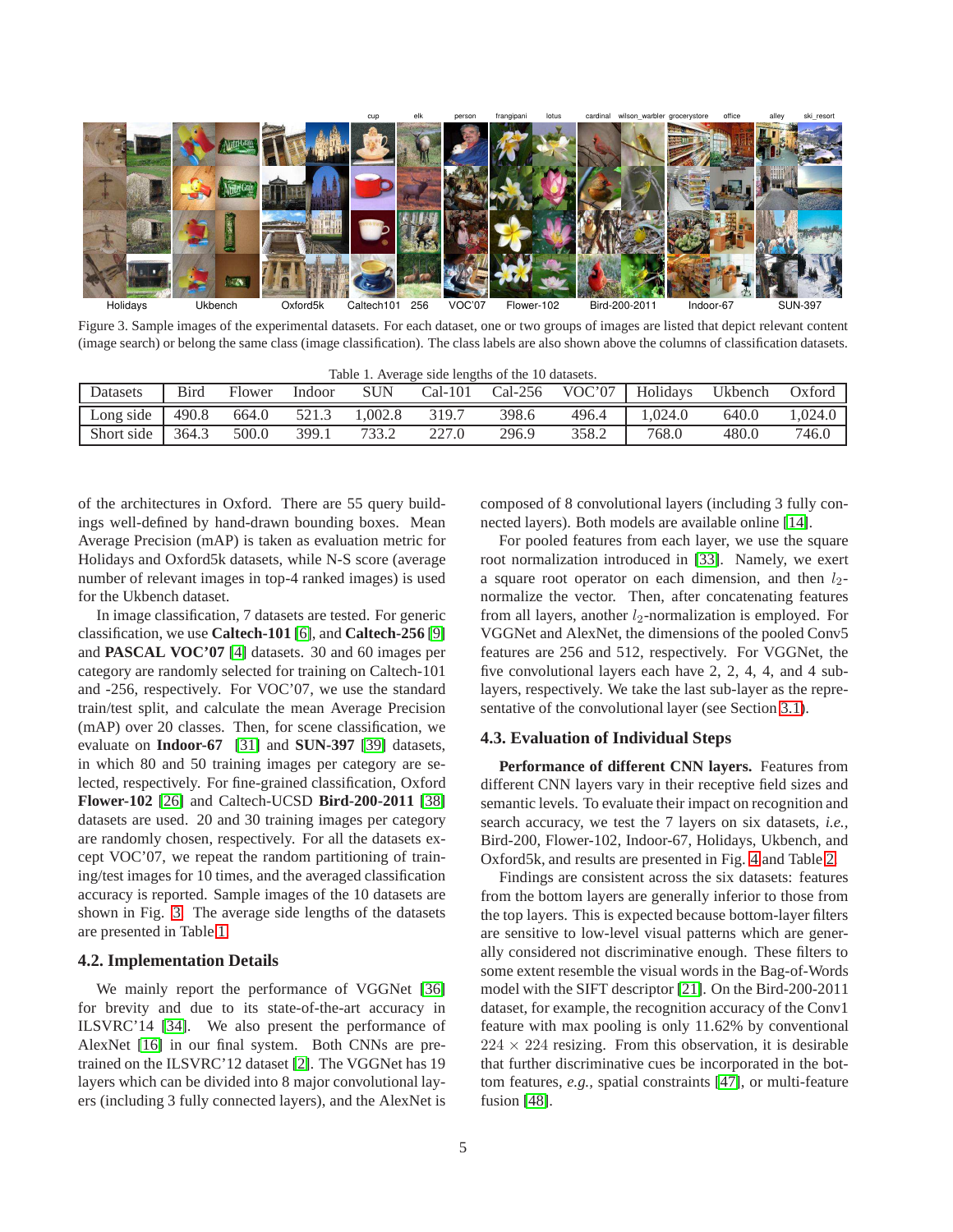

<span id="page-5-0"></span>Figure 4. Image search and classification accuracy on six benchmarks. We plot the accuracy against features extracted from different CNN layers (VGGNet). For each dataset, we compare two image sizes, *i.e.*,  $224 \times 224$  and scale 1.0 (see Section [3.3\)](#page-3-2); also, we compare the cases when no pooling is used and when max or avg pooling is used.

<span id="page-5-1"></span>

| Table 2. Results on 10 benchmarks w.r.t different CNN layers with average/max $(a/m)$ pooling. Max pooling is used on the Bird dataset. |  |  |             |  |       |       |       |                                                                       |      |       |
|-----------------------------------------------------------------------------------------------------------------------------------------|--|--|-------------|--|-------|-------|-------|-----------------------------------------------------------------------|------|-------|
| Datasets                                                                                                                                |  |  |             |  |       |       |       | Bird Flower Indoor SUN Cal-101 Cal-256 VOC'07 Holidays Ukbench Oxford |      |       |
| conv4+a/m pool.   53.20 88.01 67.81 50.71                                                                                               |  |  |             |  | 80.44 | 63.86 | 67.55 | 70.25                                                                 | 3.23 | 38.10 |
| conv5+a/m pool.   <b>73.40</b> 94.73                                                                                                    |  |  | 75.67 58.88 |  | 91.07 | 83.29 | 81.78 | 80.71                                                                 | 3.77 | 60.18 |

FC6+a/m pool. 72.78 94.07 75.32 57.76 92.24 84.20 82.31 78.46 3.69 62.77 FC7+a/m pool. 70.64 92.05 71.4 58.31 89.28 83.82 82.57 79.43 3.73 57.63 All layers **76.35 95.62 78.42 63.71 92.31 85.99 83.66 84.2 3.75 71.30**

There is one noticeable observation that **the "Conv5 + a/m pooling" feature yields very competitive performance to the FC6 and FC7 features.** For image search, "Conv $5 + avg$  pooling" improves search accuracy by +1.28% and +0.04 over FC6 and FC7 on Holidays and Ukbench, in mAP and N-S score, respectively. For image classification, Conv5 feature is superior in 4 out of 7 datasets, *i.e.,* on fine-grained and scene classification tasks. In fact, fine-grained and scene classification are representative transfer tasks in which the predefined classes are more distant from those defined in ILSVRC [\[2\]](#page-8-34). Moreover, in both tasks, local or mid-level elements are useful cues to discriminate between classes. In such scenarios, the Conv5 feature is advantageous in that it encodes mid-level activations which further acquire translation/occlusion invariance through the pooling step. Experiment confirms our assumption: classification accuracy improves by +0.62%, +0.66%,

+0.35%, and +1.12% on Bird, Flower, Indoor, and SUN, respectively.

For generic recognition as the case in Caltech-101, Caltech-256, and PASCAL VOC'07, FC6 outperforms conv5 feature due to two reasons. First, objects in the first two datasets are well-positioned in the center of the image: translation and occlusion are not severe. Second, the VG-GNet is trained on generic ILSVRC classification dataset: it is less a transfer problem for generic classification task.

**Impact of image sizes.** We then evaluate the role of image size. Various image scales are generated. Recall that scale 1.0 is so defined that images keep their aspect ratio and have the same long side as calculated in the training set (described in Section [3.3\)](#page-3-2).

By scaling images to various scales, we report the results on 5 datasets, *i.e.,* Flower-102, Caltech-256, Holidays, Indoor-67, and Oxford5k, shown in Fig [5.](#page-6-0) Note that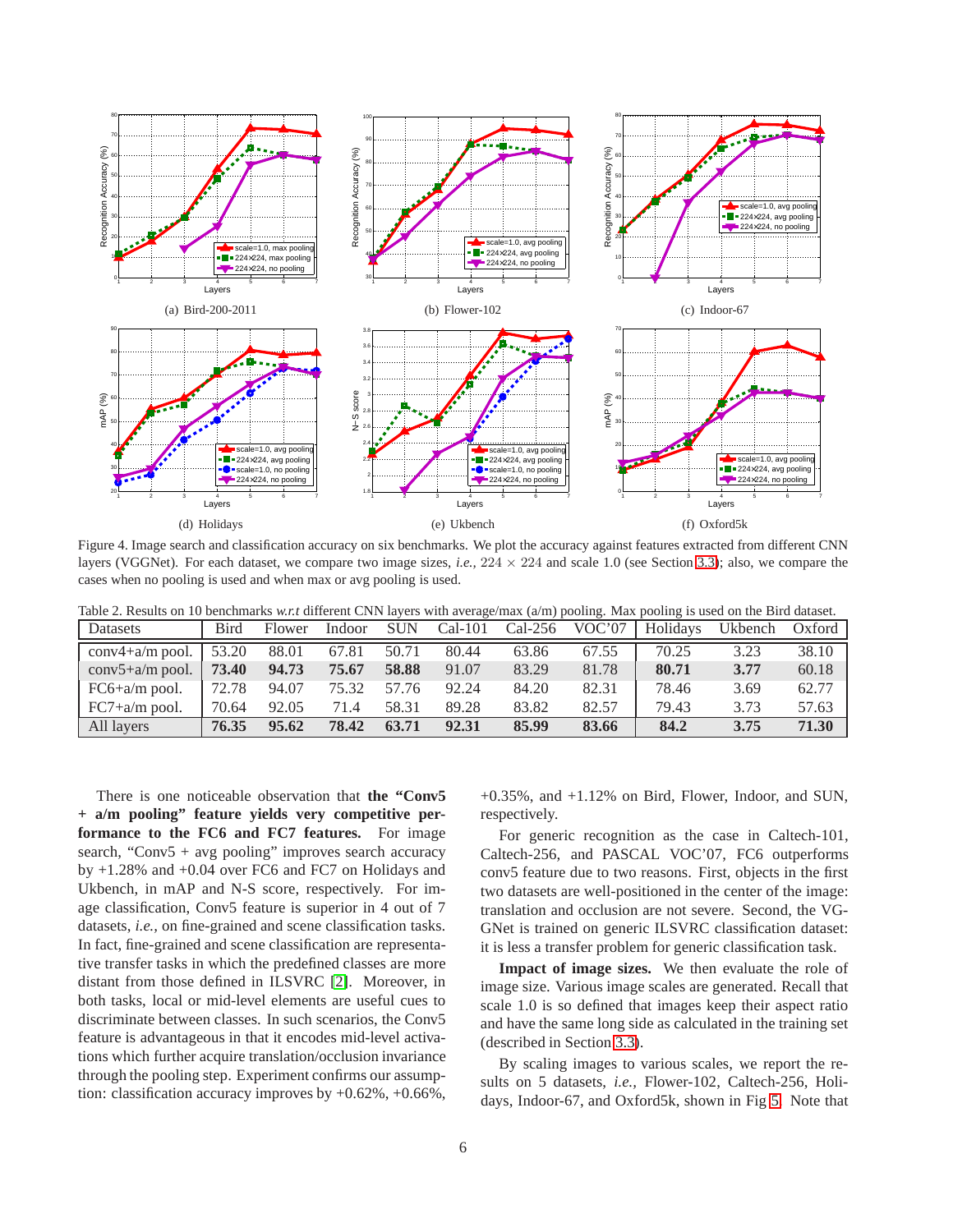

<span id="page-6-0"></span>Figure 5. Impact of image size on five datasets. For scale = 1.0, all images are resized with equal long size determined in the training set, and aspect ratio preserved. The smallest scale corresponds to  $224 \times 224$ .



<span id="page-6-2"></span>Figure 6. Comparison of average and max pooling of **Conv5 features** on 9 datasets. Two image sizes are shown, *i.e.*,  $224 \times 224$  and scale 1.0 (Section [3.3\)](#page-3-2). For each image size, max and avg pooling are compared.

| scale                                                                                                    | 1.1 |  |  |  |  | $1.0$ $0.95$ $0.8$ $0.6$ $0.45$ |
|----------------------------------------------------------------------------------------------------------|-----|--|--|--|--|---------------------------------|
| $\boxed{\text{top-1 error} \mid 25.91 \quad 25.45 \quad 25.53 \quad 25.98 \quad 30.41 \quad 34.12 \mid}$ |     |  |  |  |  |                                 |
| $\lceil \text{top-5 error} \rceil$ 7.81 7.62 7.79 8.04 10.71 13.17                                       |     |  |  |  |  |                                 |
| Table 3. Recognition error (%) on ILSVRC'12 validation set.                                              |     |  |  |  |  |                                 |

<span id="page-6-1"></span>Scale = 0.45 corresponds to image resized to  $224 \times 224$ .

for all the datasets shown, the smallest size corresponds to  $224 \times 224$ . It is clear from Fig. [5](#page-6-0) that the increase in image scale consistently improves search and classification accuracy. This validates the assumption that using larger images and and keeping aspect ratio are beneficial for performance improvement. Moreover, we find that recognition accuracy remains stable when reaching scale 1.0. A scale larger than 1.0 would not incur much improvement because there is no information gain, and instead increase the memory consumption of GPU.

In addition to the above evidence, we also collect results on the ILSVRC'12 validation set [\[34\]](#page-8-9) which is not a transfer dataset. Using VGGNet, we average the output of the "softmax" layer, and sort the scores in descending order. Results in Table [3](#page-6-1) indicate that a larger input image yields lower classification error and that a scale larger than 1.0 does not help. In summary, the results are supporting our proposal that using properly large images and keeping aspect ration bring about decent improvement.

**Impact of pooling.** We demonstrate the effectiveness of

pooling steps in Fig. [4](#page-5-0) and Fig. [6.](#page-6-2) Two major conclusions are drawn. First, we observe from Fig. [4](#page-5-0) that on all layers, pooling typically improves over directly using raw features. This is because raw features from the bottom layers are particularly sensitive to image variances such as translation or occlusion (FC features also have some sensitivity). Pooling reduces such effect by aggregating local activations into a global representation that is similar to the traditional Bag-of-Words model. Pooling also promotes computational efficiency by reducing the feature dimension.

Second, in Fig. [6,](#page-6-2) we provide a comparison between max and average pooling of the Conv5 feature in 9 testing benchmarks. We find that in most cases (8 out of 9 datasets), average pooling is superior to max pooling, except for the Bird-200 dataset. For Conv5 features, average pooling works well on datasets containing scenes or large objects. But in the Bird-200 dataset (see Fig. [3\)](#page-4-0), the target objects (birds) only takes up a very small region. As a result, the activation maps in the Conv5 layer should be sparse compared with the other datasets in which the objects (or scenes) are larger. In this situation, the effectiveness of average pooling is compromised by zeros in the maps.

**Impact of fusion.** The result of multi-layer feature fusion is summarized in Table [2.](#page-5-1) For image search, we combine multi-layer features by Query Adaptive Fusion (QAF) [\[48\]](#page-8-25) on the score level. We observe consistent improvement on the three image search datasets. Specifically, we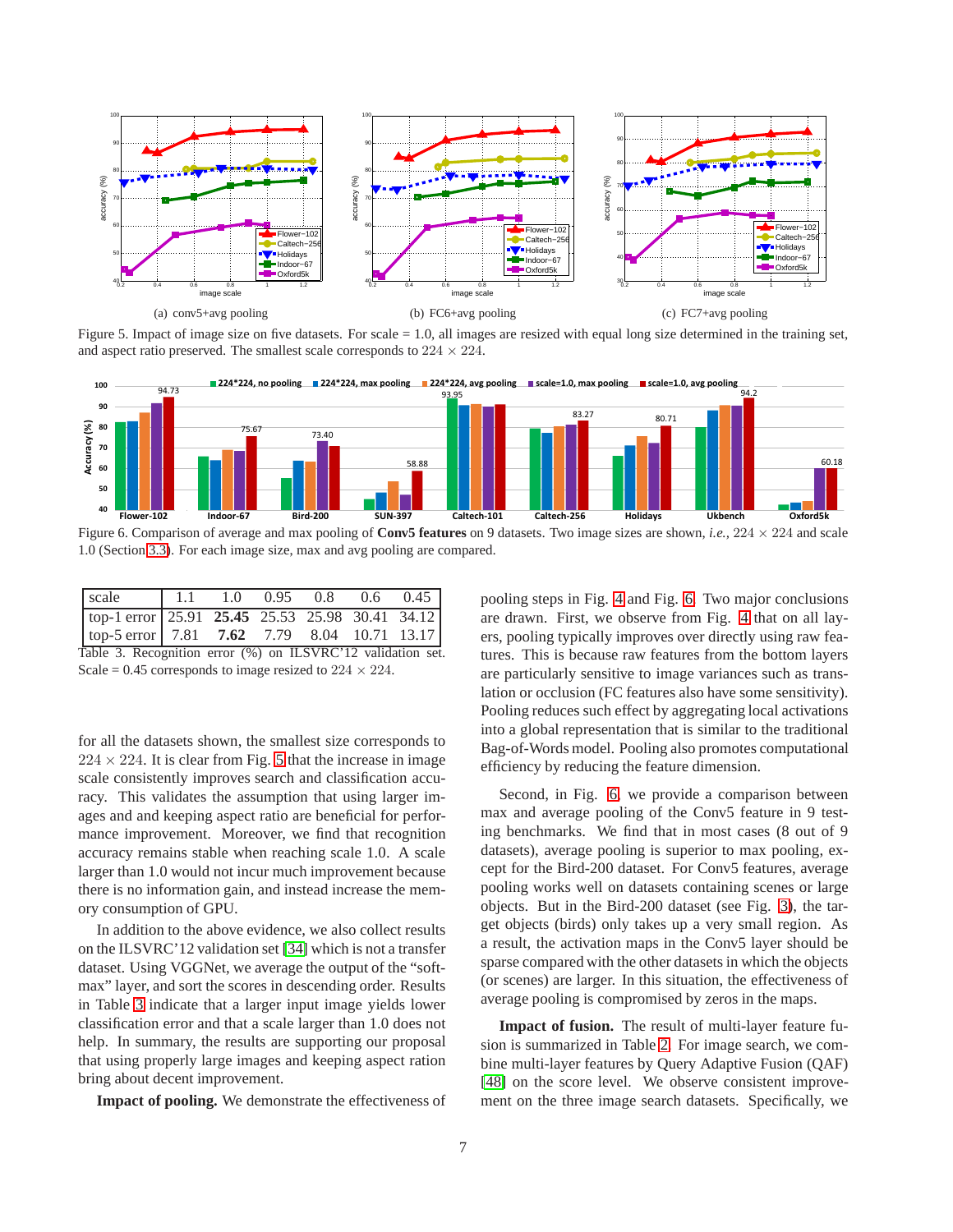<span id="page-7-1"></span>Table 4. Fine-grained recognition accuracy (%).

| Methods                  | <b>Bird-200</b> | Flower-102 |
|--------------------------|-----------------|------------|
| CNNaug-SVM [32]          | 61.8            | 86.8       |
| ONE+SVM [41]             | 62.0            | 86.8       |
| Two-level attention [40] | 69.7            |            |
| $MsML+$ [30]             | 67.9            | 89.5       |
| GMaxPooling [23]         | 33.3            | 84.6       |
| Color+SIFT [15]          | 26.7            | 81.3       |
| Ours (Alex)              | 64.2            | 92.4       |
| Ours (VGG)               | 76.4            | 95.6       |

<span id="page-7-2"></span>Table 5. Scene recognition accuracy (%).

| Methods         | Indoor-67 | <b>SUN-397</b> |
|-----------------|-----------|----------------|
| CNNaug-SVM [32] | 69.0      |                |
| ONE+SVM [41]    | 70.1      | 54.9           |
| <b>MSOP</b> [8] | 68.9      | 52.0           |
| Semantic FV [3] | 72.9      | 54.4           |
| PlacesCNN [49]  | 69.0      | 54.3           |
| Ours (Alex)     | 68.1      | 52.0           |
| Ours (VGG)      | 78.4      | 63.7           |

achieve  $+7.49\%$ ,  $+0.07$ , and  $+11.12\%$  increase in mAP and N-S score, on Holidays, Ukbench, and Oxford5k datasets, respectively.

For image classification, by concatenating pooled features from the 7 layers, we observe consistent improvement in all 7 datasets, *i.e.,* +2.95%, +0.89%, +2.75%, +4.83%, +0.07%, +1.77%, and +1.09% on Bird, Flower, Indoor, SUN, Caltech-101, Caltech-256, and PASCAL VOC'07, respectively. The smallest improvement comes from Flower-102 and Caltech-101. On one hand, it is because the recognition accuracy on both datasets is already high enough (94.98% and 92.24% respectively). On the other, FC6 feature works well on Caltech-101, so the inclusion of lowerlevel features does not contribute much. Overall, these results indicate that features across multiple CNN layers are well-complementary with each other, so that their combination brings further improvement.

#### **4.4. Comparison with the State-of-the-arts**

We compare our results to state-of-the-arts in image search and classification. First, for fine-grained classification, *i.e.,* Flower-102 and Bird-200, the comparison is presented in Table [4.](#page-7-1) Note that we do not use the bounding boxes and part annotations provided by the Bird-200 dataset. The recognition accuracy reported in this paper is **76.4%** and **95.6%** on Bird-200 and Flower-102, respectively, which exceed the state-of-the-art methods [\[40\]](#page-8-38)[\[30\]](#page-8-39) by  $+6.7\%$  and  $+6.1\%$ , respectively.

Second, for scene recognition, Table [5](#page-7-2) summarizes the comparison with state-of-the-arts. On Indoor-67 and SUN-

<span id="page-7-3"></span>Table 6. Generic object classification accuracy (%).

| Methods            | $Cal-101$ | $Cal-256$ | VOC'07 |
|--------------------|-----------|-----------|--------|
| Zeiler-Fergus [44] | 86.5      | 74.2      |        |
| Epitomic [27]      | 87.8      |           |        |
| LLKNNC [19]        |           | 75.5      |        |
| Image Codes [17]   | 71.4      | 35.7      | 52.9   |
| $FL+EN$ [50]       | 83.2      |           | 72.4   |
| Ours (Alex)        | 89.5      | 74.3      | 74.4   |
| Ours (VGG)         | 92.3      | 86.0      | 83.7   |

<span id="page-7-4"></span>Table 7. Image search performance (mAP and N-S score).

| Methods                  | Holidays | Ukbench | Oxford <sub>5</sub> k |
|--------------------------|----------|---------|-----------------------|
| CNN basel. [32]          | 84.3     | 3.64    | 68.0                  |
| $CNN+PCA[8]$             | 80.2     |         |                       |
| CNN+VLAD <sup>[24]</sup> | 83.6     |         | 59.3                  |
| Neural Codes [1]         | 79.3     | 3.56    | 54.5                  |
| Ours (VGG)               | 84.2     | 3.75    | 71.3                  |
| + re-ranking             | 89.3     | 3.90    | 80.5                  |

397 datasets, our system produces superior results: **78.4%** and **63.7%**, respectively. Comparing with "ONE+SVM" [\[41\]](#page-8-21), our result on Indoor-67 and SUN-397 is higher by  $+5.5\%$  and  $+8.8\%$ , respectively.

For generic object classification on Caltech-101, -256, and PASCAL VOC'07 (Table [6\)](#page-7-3), our results still outperform the best recognition systems. Specifically, we report accuracy of **92.3%**, **86.0%**, and **83.7%**, respectively.

Finally, for image search, we compare with state-of-theart CNN methods in Table [7.](#page-7-4) This paper reports higher result: **mAP = 84.2% and 71.3%** on Holidays and Oxford5k, and **N-S = 3.75** on Ukbench. Note that the SIFT-based BoW model still outperforms CNN on Oxford5k due to the intensive illumination and viewpoint changes [\[33\]](#page-8-36). When integrating Graph Re-ranking [\[46\]](#page-8-49), we further improves the search accuracy to 89.3%, 80.5%, and 3.90, respectively.

# <span id="page-7-0"></span>**5. Conclusion**

In this paper, we share several findings with the community on the effective usage of CNN features during transfer. First, evidences accumulate that using larger images other than  $224 \times 224$  yields superior accuracy. Second, the application of average/max pooling on the activation maps of intermediate CNN features consistently improves recognition performance over raw features. Specifically, we find that the pooled Conv5 feature produces superior or competitive performance to fully connected features. Finally, the combination of features across multiple CNN layers further promotes recognition accuracy, and our system is capable of pushing the state-of-the-arts forward to a large margin.

Future work will focus on improving the discriminative